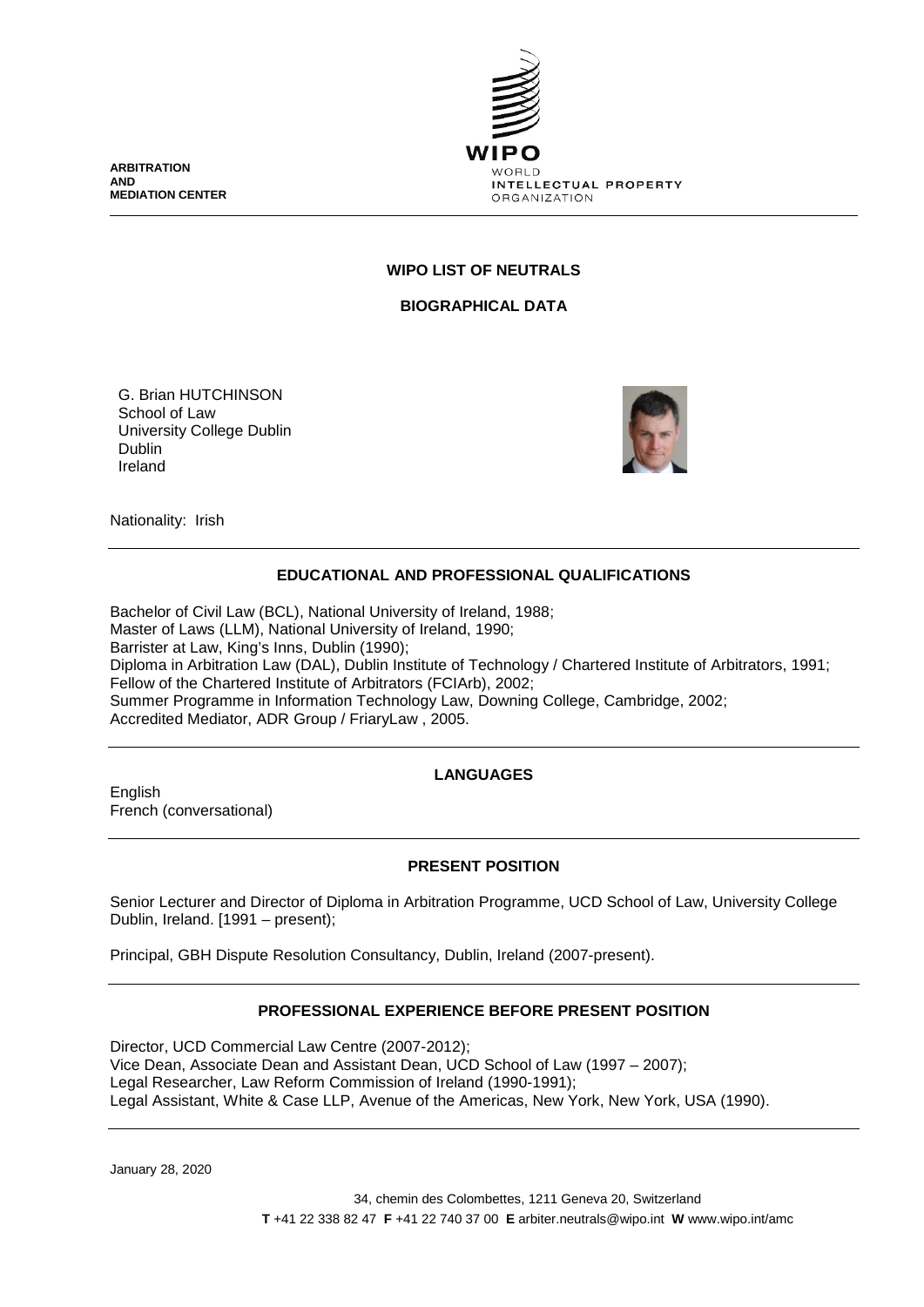#### **MEMBERSHIP IN PROFESSIONAL BODIES**

Chartered Institute of Arbitrators; Arbitration Ireland; Association Suisse de l'Arbitrage; London Court of International Arbitration; European Court of Arbitration (co-chair of Irish Delegation); European Association of Banking and Financial Services Law; Society for Computers and Law; Society of Legal Scholars.

#### **AREAS OF SPECIALIZATION**

Dispute Resolution, Arbitration and ADR; Contract, Commercial and Corporate Law; Construction and Engineering Law; Information Technology Law; Private International Law; Banking and Financial Services.

#### **EXPERIENCE IN INTELLECTUAL PROPERTY**

General scholarly interest in the field and exposure to day-to-day issues through dispute resolution.

#### **EXPERIENCE WITH RESPECT TO DOMAIN NAMES**

General scholarly interest in the field and exposure to day-to-day issues through dispute resolution. Former invited member of advisory board of e-Resolution (2000-2001) engaged in online Domain Name Dispute Resolution under the ICANN UDRP. Former observer member of ICANN Working Group B.

#### **MAJOR PUBLICATIONS**

"Law of Companies" (3ed Bloomsbury 2012); "Arbitration and ADR In Construction Disputes" (Roundhall Thomson Reuters, 2010); "Dispute Resolution" in "Construction Projects, Law and Practice" (Loose Leaf, Roundhall, 2008-present); "Consolidate Companies Legislation", Round Hall, 2006; Editor, "Commercial Law Practitioner" Law Journal.

# **EXPERIENCE IN COURT LITIGATION**

Barrister at Law, called to Irish Bar in 1990.

#### **PROFESSIONAL TRAINING IN ARBITRATION**

Fellow of the Chartered Institute of Arbitrators. Director of the Diploma in Arbitration Programme at University College Dublin.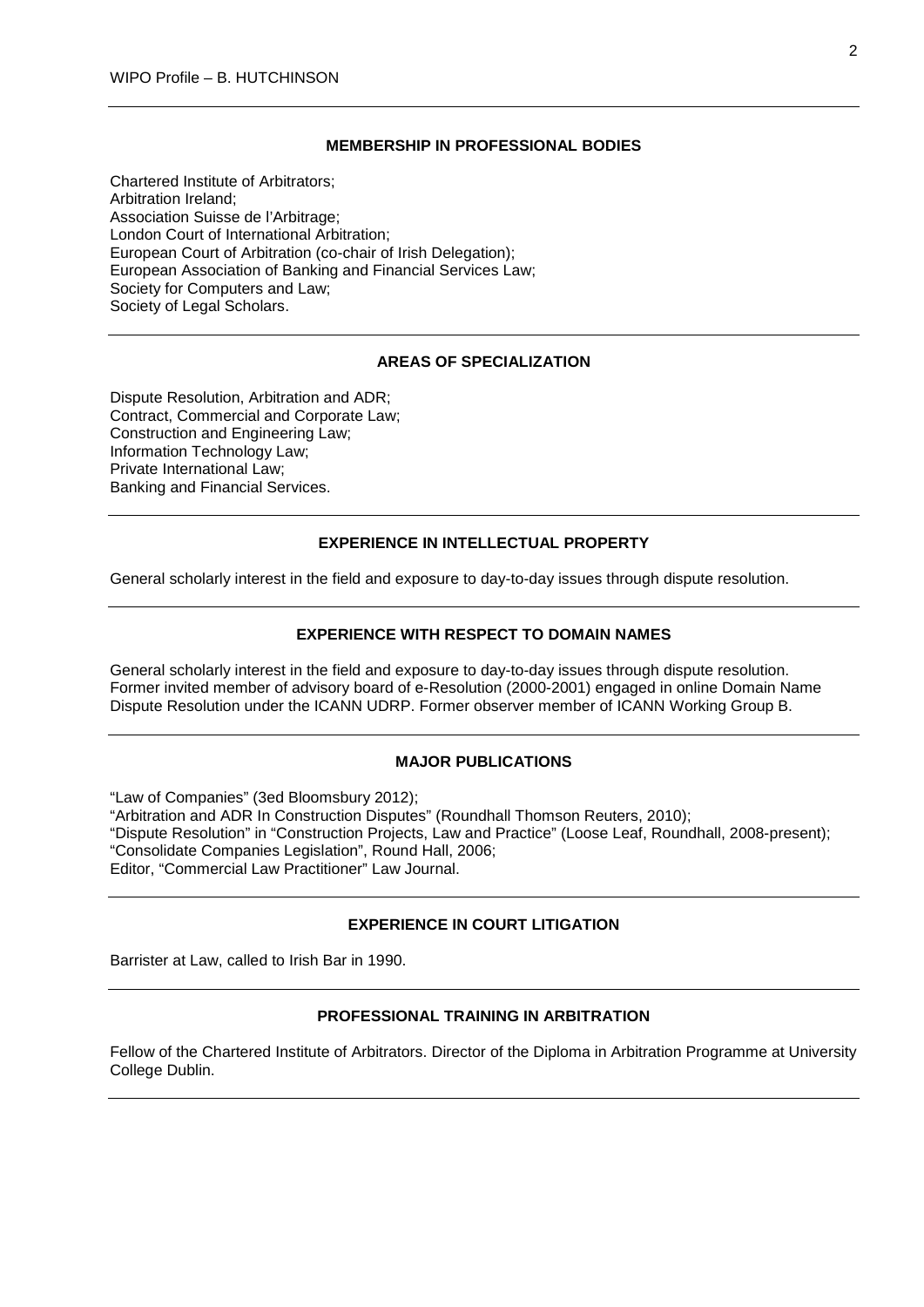# **EXPERIENCE IN ARBITRATION**

Acted as arbitrator, arbitrator's advisor or party advisor in manifold arbitrations ranging from consumer to substantial international commercial.

#### **PROFESSIONAL TRAINING IN MEDIATION**

Accredited Mediator with ADR Group / Friary Law. Programme Leader or contributor in maniforld training courses in ADR for public and private bodies including Financial Regulator, Society of Chartered Surveyors, European Law Academy.

# **EXPERIENCE IN MEDIATION**

Acted as arbitrator, arbitrator's advisor or party advisor in manifold mediations, both domestic and international, in the commmercial or constrruction fields.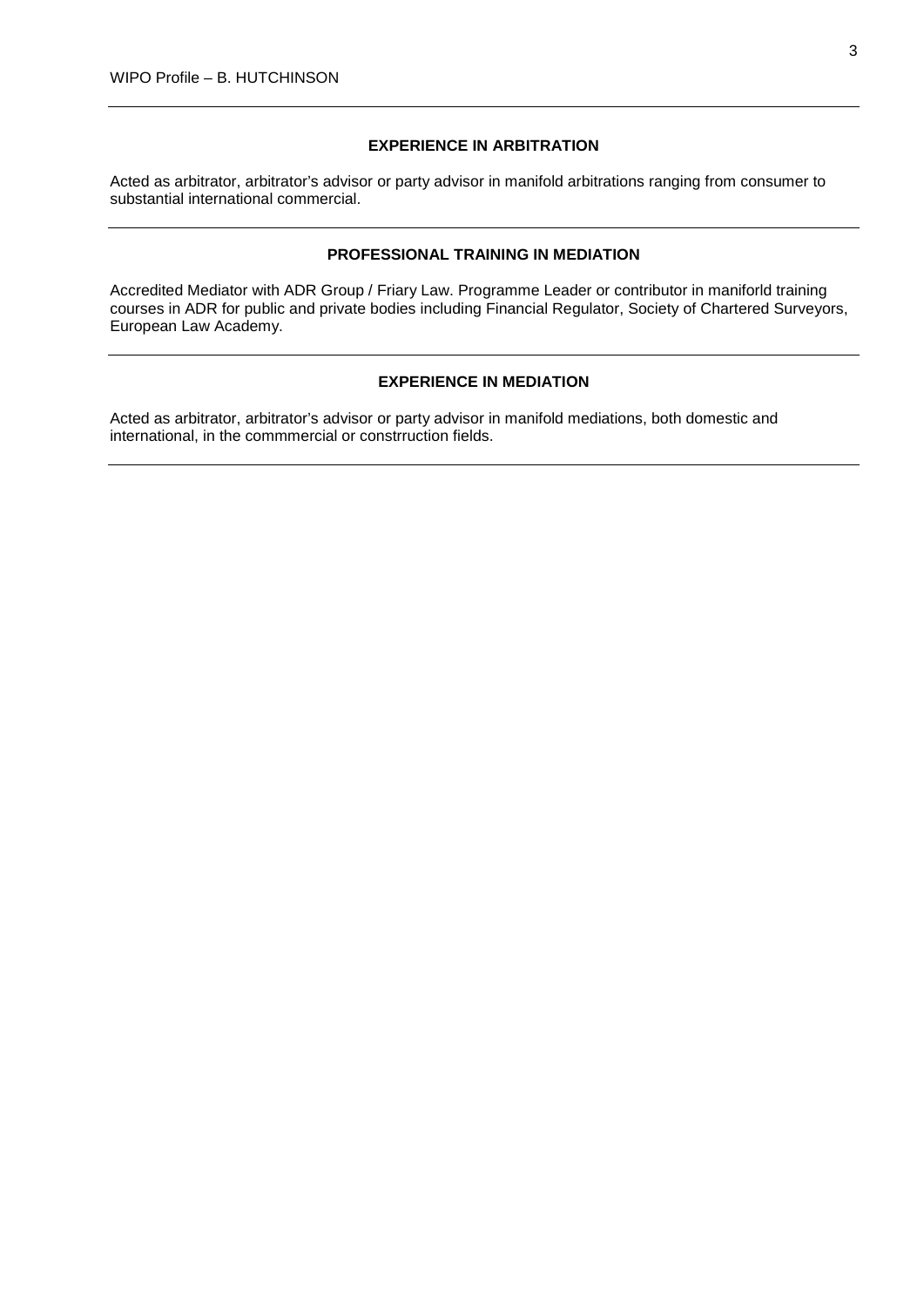# **ARBITRATION EXPERIENCE**

### **SUMMARY TABLE**

|                                      | <b>Administering Institution</b> |                                  | Role                                  |                                  |                          |                |  |
|--------------------------------------|----------------------------------|----------------------------------|---------------------------------------|----------------------------------|--------------------------|----------------|--|
| <b>Type</b>                          | <b>Name</b>                      | Number of<br><b>Arbitrations</b> | <b>Presiding</b><br><b>Arbitrator</b> | <b>Sole</b><br><b>Arbitrator</b> | Co-<br><b>Arbitrator</b> | <b>Counsel</b> |  |
|                                      |                                  |                                  |                                       |                                  |                          |                |  |
|                                      |                                  |                                  |                                       |                                  |                          |                |  |
| International<br><b>Arbitrations</b> |                                  |                                  |                                       |                                  |                          |                |  |
|                                      | Ad Hoc                           | $\mathfrak{S}$                   |                                       |                                  | $\overline{2}$           | $\mathbf{1}$   |  |
|                                      | <b>Others</b>                    |                                  |                                       |                                  |                          |                |  |
|                                      |                                  |                                  |                                       |                                  |                          |                |  |
| <b>Number of Cases:</b>              |                                  | 3                                |                                       |                                  | $\overline{2}$           | $\mathbf{1}$   |  |
| <b>Sub-Total</b>                     |                                  |                                  |                                       |                                  |                          |                |  |
|                                      |                                  | 23                               |                                       | $\sqrt{5}$                       | 13                       | $\sqrt{5}$     |  |
|                                      |                                  |                                  |                                       |                                  |                          |                |  |
| <b>Domestic</b>                      |                                  |                                  |                                       |                                  |                          |                |  |
| <b>Arbitrations</b>                  |                                  |                                  |                                       |                                  |                          |                |  |
|                                      |                                  |                                  |                                       |                                  |                          |                |  |
| <b>Number of Cases</b><br>Sub-total  |                                  | 23                               |                                       | $\sqrt{5}$                       | 13                       | 5              |  |
| <b>TOTAL</b>                         |                                  | 26                               |                                       | $5\phantom{.0}$                  | 15                       | $\,6\,$        |  |